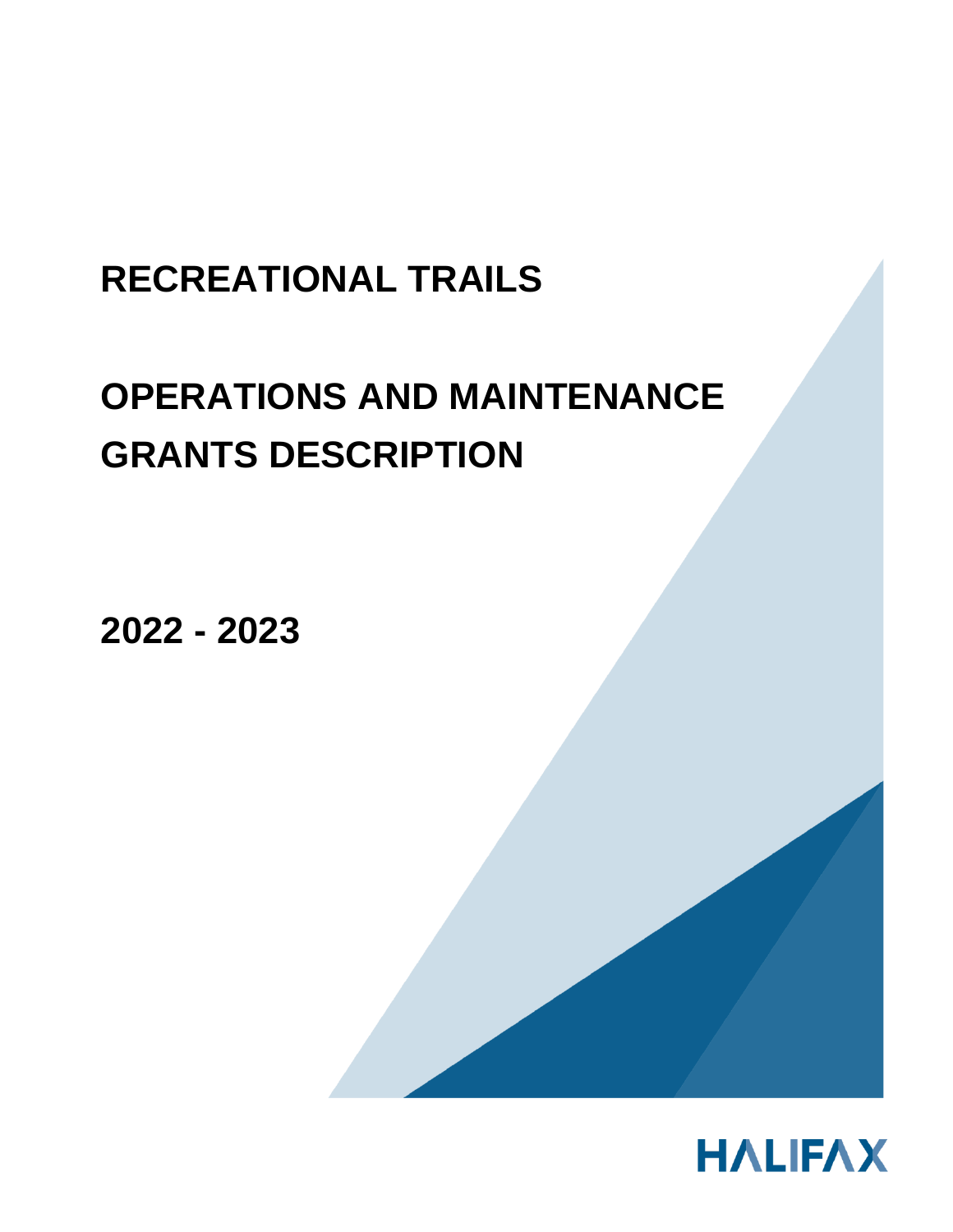## **RECREATIONAL TRAILS OPERATIONS AND MAINTENANCE GRANTS**

#### **Purpose and objectives**

This Program is directed by the **[Administrative Order Number 2020 -011-ADM Respecting HRM's Grant](https://www.halifax.ca/sites/default/files/documents/city-hall/legislation-by-laws/2020-011-ADM.pdf)  [Programs for Active Transportation and Recreational Trails](https://www.halifax.ca/sites/default/files/documents/city-hall/legislation-by-laws/2020-011-ADM.pdf)**.

Recreational Trails Operations and Maintenance Grants, with a maximum of \$10,000 per eligible Applicant are awarded to assist with the costs associated with maintaining existing eligible Recreational Trails and their associated infrastructure and amenities to an appropriate accessible and safe standard for public use. These funds are intended to address the day to day maintenance needed to sustain the existing infrastructure by repairing normal wear and tear.

- HRM will evaluate necessary funding based on application submitted for maintenance of Recreational trails located on HRM land
- Applicants applying for a Recreational Trails Grant and/or an AT Maintenance Grant are also eligible for up to \$2,000 for operational expenses directly related to trail maintenance responsibilities as described in Section Eligible Proposals and Expenses for AT Maintenance and Operations Grants

#### **Timelines**

| February 1, 2022                                                                                       | HRM issues a 'Call for Proposals' for fiscal year ahead with a Proposal Submission<br>$\bullet$ |
|--------------------------------------------------------------------------------------------------------|-------------------------------------------------------------------------------------------------|
|                                                                                                        | Deadline;                                                                                       |
|                                                                                                        | Q&A session scheduled in advance to the Submission Deadline                                     |
| <b>February 28, 2021</b>                                                                               | Maintenance Proposal Submission Deadline                                                        |
| March - April                                                                                          | Maintenance Proposals evaluations by HRM staff                                                  |
| Mid-April - May                                                                                        | HRM Council approves the operational budget for maintenance of Recreational<br>٠                |
|                                                                                                        | Trails projects and approved Grant amount is confirmed by HRM;                                  |
| After HRM Council approves budget                                                                      |                                                                                                 |
| An Award Lotter Notification with terms ad conditions is sent to successful applicants who are awarded |                                                                                                 |

- An Award Letter Notification with terms ad conditions is sent to successful applicants who are awarded grants up to \$5,000
- A Contribution Agreement is signed between HRM and successful applicants who are awarded grants over \$5,000. All terms and conditions in the Agreement must be met and maintained for the maintenance funding grant (the "Grant") to be dispersed by HRM to the Grant Recipient.
- A letter declining funding is sent to those applicants whose proposals do not meet Grant requirements

## **Eligible Applicants**

There are hereby established eligibility criteria for an Applicant pursuing a Grant application listed in this Recreational Trails Grants Program.

- The applicant has written permission from the land owners for use of the land which grants public access and sets construction and maintenance roles and responsibilities for a safe and recreational trail aligned with By-Law P- 600 and other By-Laws as applicable: 1) a valid License Agreement for use of municipal land from HRM; 2) a valid Letter of Agreement (or Management Plan) for use of provincial land from The Province of Nova Scotia 3) registered easement from the landowner for any corridor traversing in part private land
- Applicant is a member of Nova Scotia Trails, eligible for their Group Trail Insurance Coverage, or has obtained an equivalent Commercial General Liability Insurance Coverage of at least \$5,000,000.

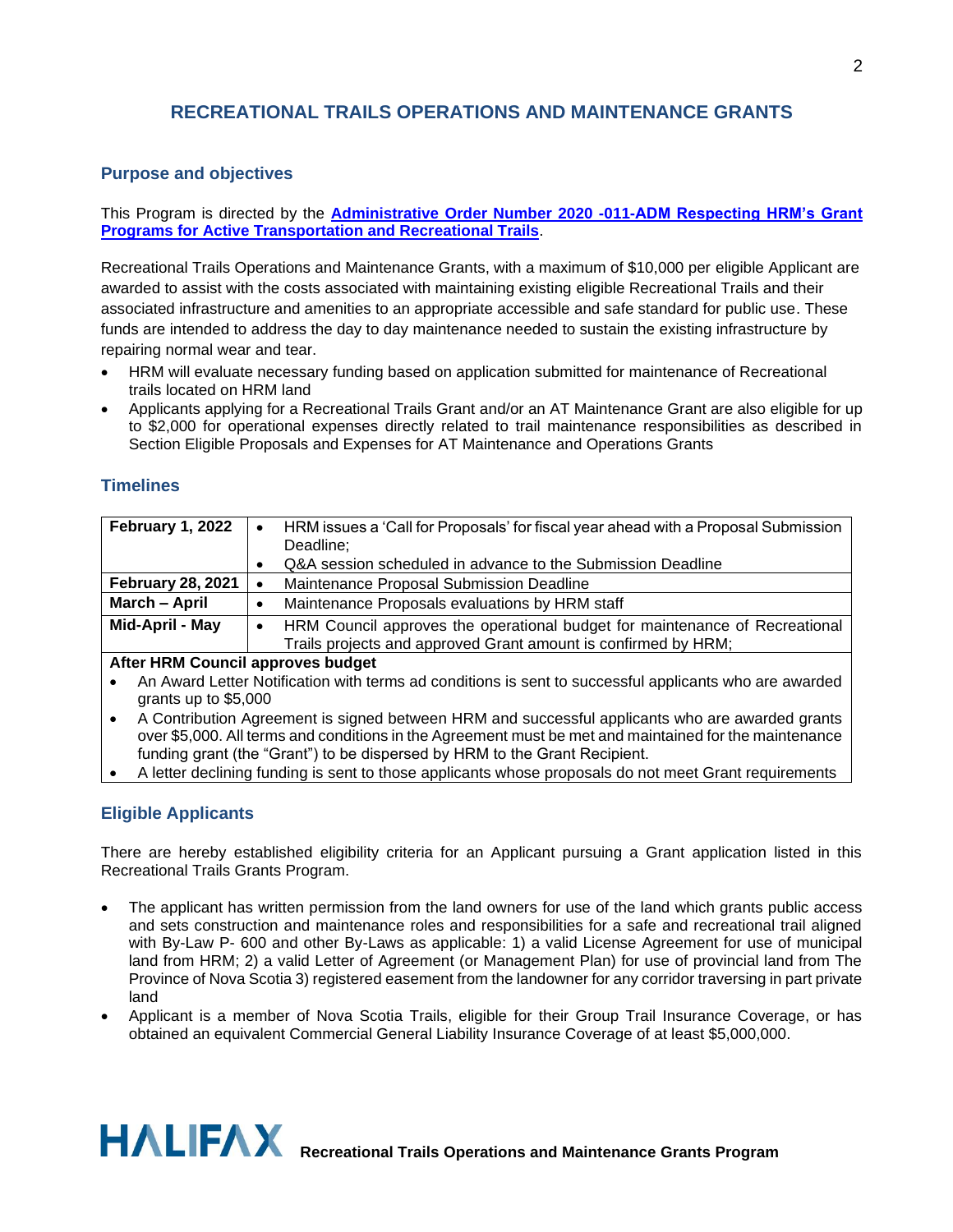- Applicant is demonstrating broad/ diverse mandate and by-laws aligned with all clauses outlined in the HRM By-Law P 600 respecting Municipal Parks<sup>1</sup> and other By-Laws as applicable
- Applicant demonstrates commitment to construct and maintain the facilities managed at a standard that is safe to all users permitted on the trail. An operational plan and budget for maintenance beyond construction are highly recommended to prove commitment.
- Applicant demonstrates recent (within the past year) local community engagement and consultations (e.g. Annual General Meetings with membership and public participation, community open houses, or public engagement opportunities) where members of the community and board members have provided input regarding the proposed project; and
- Applicant has not defaulted/ bridged Grant(s)' requirements in the past years by:
	- o Failing to send project final report and invoices for the grant received
	- o Failing to deliver projects as per scope proposed at the standard requested
	- $\circ$  Failing to deliver projects at the standards required for accessibility and safety of all users

#### **Eligible Proposals for Recreational Trails Operations and Maintenance Grants**

#### **To be eligible, the proposals must meet all conditions outlined below:**

- 1. Project proposal is received by HRM before the set deadline to be considered for the Maintenance Grant Program.
- 2. The scope of the projects is for a recreational trail located in HRM with the following conditions:
	- ₋ The recreational trail user permits restrict vehicle use and has similar restrictions and permits as those outlined in the By-Law P600 and other By-laws as applicable
	- ₋ the recreational trail is located on land owned by HRM OR
	- the recreational trail connects from HRM lands to other lands with established agreements, other lands designated as active transportation or recreational and/or historical/ cultural destination (e.g. other trails, bike lanes, sidewalks, parks, recreation centers);
- 3. The scope of the maintenance project (s) proposed for the AT Facility and amenities support a standard that ensures accessible, safe, and enjoyable experience to all users of all abilities; eligible expenses are listed below:
	- Snow Removal
	- ₋ Refuse/ Garbage Collections/ Outhouse cleaning services
	- Surfacing, Treadway maintenance (surface repairs- potholes; asphalt, crusher dust; slopes and sub - base)
	- Side of trail maintenance (mowing, shrub, veg removal, tree removal, blowdowns, leaners; sand, seeds & sods and plants to control erosion)
	- ₋ Drainage maintenance (culverts repairs/ adjustments; ditching repairs, erosion control measures)
	- ₋ Bridge Maintenance (inspection; board repairs, minor bridge repairs)
	- Railing Maintenance (inspection and repairs of railings, fencing)
	- ₋ Trail Amenities Inspection and Maintenance (benches, picnic tables, kiosks, maps; garbage bins - cleaning/ repairs; graffiti removal, gates, bollards, outhouse repairs /cleaning services etc.)
	- Signage Maintenance (include all types of signage repaired/ ordered at a sign maker; no new added signage is eligible, unless regulatory signage)
	- Parking lot repairs (potholes filling only, not re-surfacing)
	- ₋ Equipment Repair and Maintenance
	- ₋ Equipment Rental
- 4. If some/all work is done by volunteers and supplies are needed, the following purchases are eligible: Stone and Gravel

<sup>1</sup> <https://www.halifax.ca/sites/default/files/documents/city-hall/legislation-by-laws/By-law%20P-600.pdf>

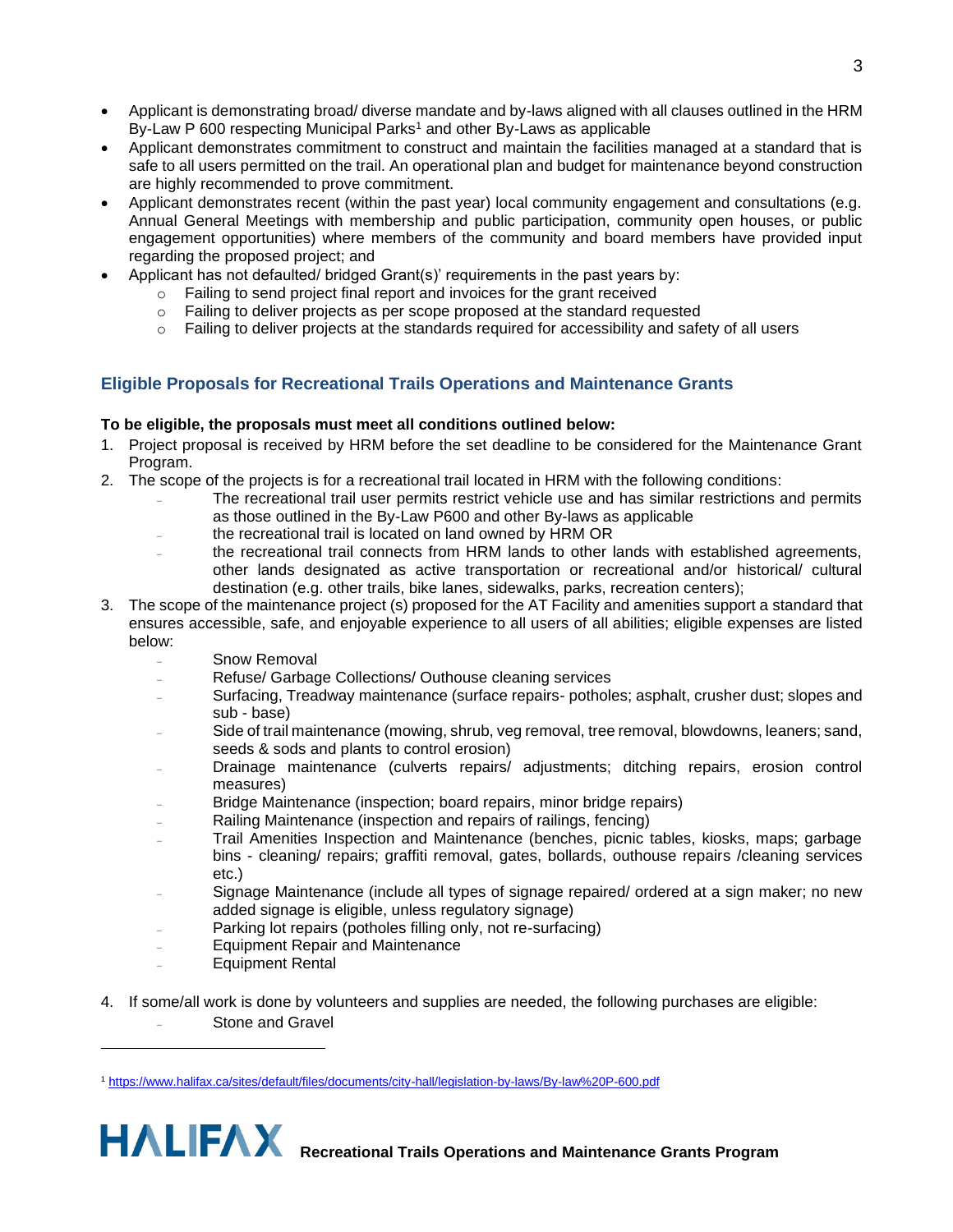- **Lumber**
- Salt/ Sand/ Sal-Sand- Mix
- Seeds, plants; sods; topsoil
- ₋ Cleaning Supplies (toilet paper, dog bags)
- ₋ Other Materials (lubricants, hardware, paint)
- Small Tools
- Personal Protection Equipment for volunteers (gloves, masks, vests)
- 5. Operational expenses that enable the organization to deliver maintenance projects can include:
	- ₋ Trail Insurance (including Commercial G/L, Volunteers)
	- Membership Dues (including RSJC, NS Trails, HRTA)
	- ₋ Travel Local (for meetings related to maintenance)
	- ₋ Computer Software/License (including mapping, website)
	- ₋ Office expenses (including office rental, PO Box rental)
	- ₋ Training (relevant to trail maintenance/stewardship/ first aid)

#### **Evaluation Criteria for Recreational Trails Operations and Maintenance Grants**

The documents requested along with the information provided in the application will form the basis of the HRM's evaluation and recommendation for funding.

#### **Criteria 1: Eligibility**

- The applicant meets eligibility criteria as listed in the Administrative Order Number 2020-011-ADM Respecting HRM's Grant Programs for Active Transportation and Recreational Trails
- The applicant meets eligibility criteria as listed in the **Recreational Trails Grants Program** –**Eligible Applicants section**
- The proposal received meets eligibility criteria as listed in the Program Description **Section 3.1. - Eligible Proposals for Recreational Trails Operational and Maintenance Grants**
- All documents required by the application and a Maintenance Budget Report were received and approved as eligible

#### **Criteria 2: Quality of Recreational Trail–Safety Standards**

- Filed safety issues/ accidents history with HRM or trail group
- Emergency work is required to do minor repairs to infrastructure such as bridges, culverts to ensure user's safety
- Preventive minor work is required to repair infrastructure such as bridges, culverts to safety standards
- Maintenance (routine) work is required along the recreational trail or sections of it and/or infrastructure to maintain safety standard for walking and mobility devices users and/ or cycling, as appropriate

#### **Criteria 3: Maintenance Project Planning**

- **Option 1: Trail/ Amenities Maintenance Project Readiness**
- Project deliverables for trails surface, infrastructure, and amenities repairs are identified during scheduled inspection (s) and are included in an operational plan with budget estimates for each type of work based on pre-existing quote (s)
- Land authorizations, construction and environmental permits (if needed), and insurance are secured and valid for the project scope
- The maintenance proposal is planned to minimize negative impacts on the adjacent land owners and the environment (vegetation, slopes, wetlands, water systems, drainage, rivers, shorelines and wildlife habitats) and its timed to minimize impact on users' safety access to the recreational trail

• All constraints have been or can be addressed by the applicant prior to HRM's final approval

#### **Resources available**

• The proposed project was approved by the applicant's board and volunteers have accumulated knowledge and/or experience with inspecting and managing maintenance contract projects